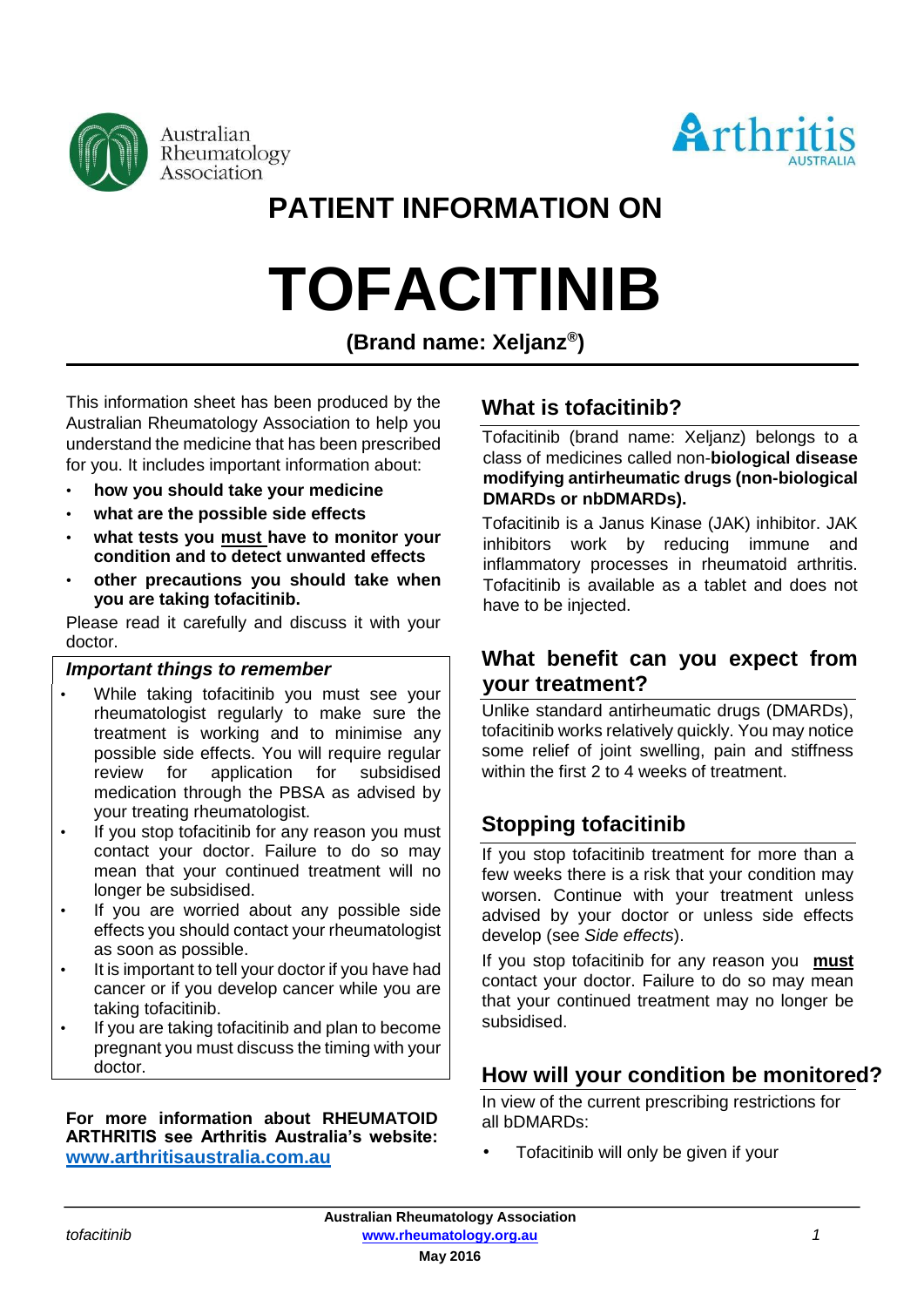disease is active and if standard treatments have been unsuccessful.

- It will not be continued unless it helps your condition. This will be assessed at about 12 weeks after the start of treatment.
- Blood tests will be required during your treatment to monitor your condition, possible side effects and to determine the effectiveness of treatment.
- The frequency of blood tests will depend on what other medicines you are taking and what other illnesses you might have. Your rheumatologist will determine the frequency of tests required.

# **How is tofacitinib taken?**

Tofacitinib is taken by mouth in tablet form.

#### *What is the dosage?*

The usual dose for adults with rheumatoid arthritis is one 5mg tablet twice daily.

#### *Can other medicines be taken with tofacitinib?*

Tofacitinib may be used with other arthritis medicines including:

- Other Disease Modifying AntiRheumatic Drugs (DMARDs) such as methotrexate;
- Steroid medicines such as prednisolone or cortisone injections into the joint;
- Anti-inflammatory medicines (NSAIDs) such as naproxen (Naprosyn) or ibuprofen (Brufen, Nurofen);
- Simple pain medicines such as paracetamol.

Tofacitinib should not be used with other bDMARDs.

There are separate information sheets for the medicines mentioned above.

# **Are there any side effects?**

You might experience side effects with your treatment. Tell your doctor if you are concerned about possible side effects. Many side effects disappear when tofacitinib treatment is stopped.

#### *Most common possible side effects*

- As tofacitinib affects the immune system, infections may occur more frequently than usual. There is an increased incidence of a painful rash called shingles. Treatment with tofacitinib may need to be stopped for a while if you develop infection, so contact your doctor for advice. Symptoms of an infection include fever, sweating or chills, muscle aches, cough, shortness of breath, warm or red skin or sores on your body, burning feeling when urinating or urinating more often than normal.
- Upper respiratory infections, headaches, nasopharyngitis (stuffy nose and throat) and diarrhoea have been noted to occur in about 2% of patients treated.

#### *Less common or rare possible side effects*

- *Serious infections* such as tuberculosis (TB) are seen rarely, and screening for TB is needed before treatment begins (see *Precautions*).
- *Lipids* (cholesterol): Increases in lipid levels have been noted in some patients when taking tofacitinib. This effect is seen early in treatment and it is recommended that your lipids are checked at 8 weeks.

Tell your doctor or pharmacist immediately of any of side effects you experience.

# **What precautions are necessary**

#### *Infections*

- If you have an active infection of any kind, treatment with tofacitinib will not be started until the infection is treated successfully.
- If you have latent (inactive) TB, preventative anti-TB treatment will be started at least 4 weeks before tofacitinib. The anti-TB treatment will usually need to be taken for 9 months.
- Hepatitis B or C infection may not necessarily exclude treatment.

**\_\_\_\_\_\_\_\_\_\_\_\_\_\_\_\_\_\_\_\_\_\_\_\_\_\_\_\_\_\_\_\_\_\_\_\_\_\_\_\_\_\_\_\_\_\_\_\_\_\_\_\_\_\_\_\_\_\_\_\_\_\_\_\_\_\_\_\_\_\_\_\_\_\_\_\_\_\_\_\_\_\_\_\_\_\_\_\_\_\_\_\_\_\_\_\_\_\_\_\_\_\_\_**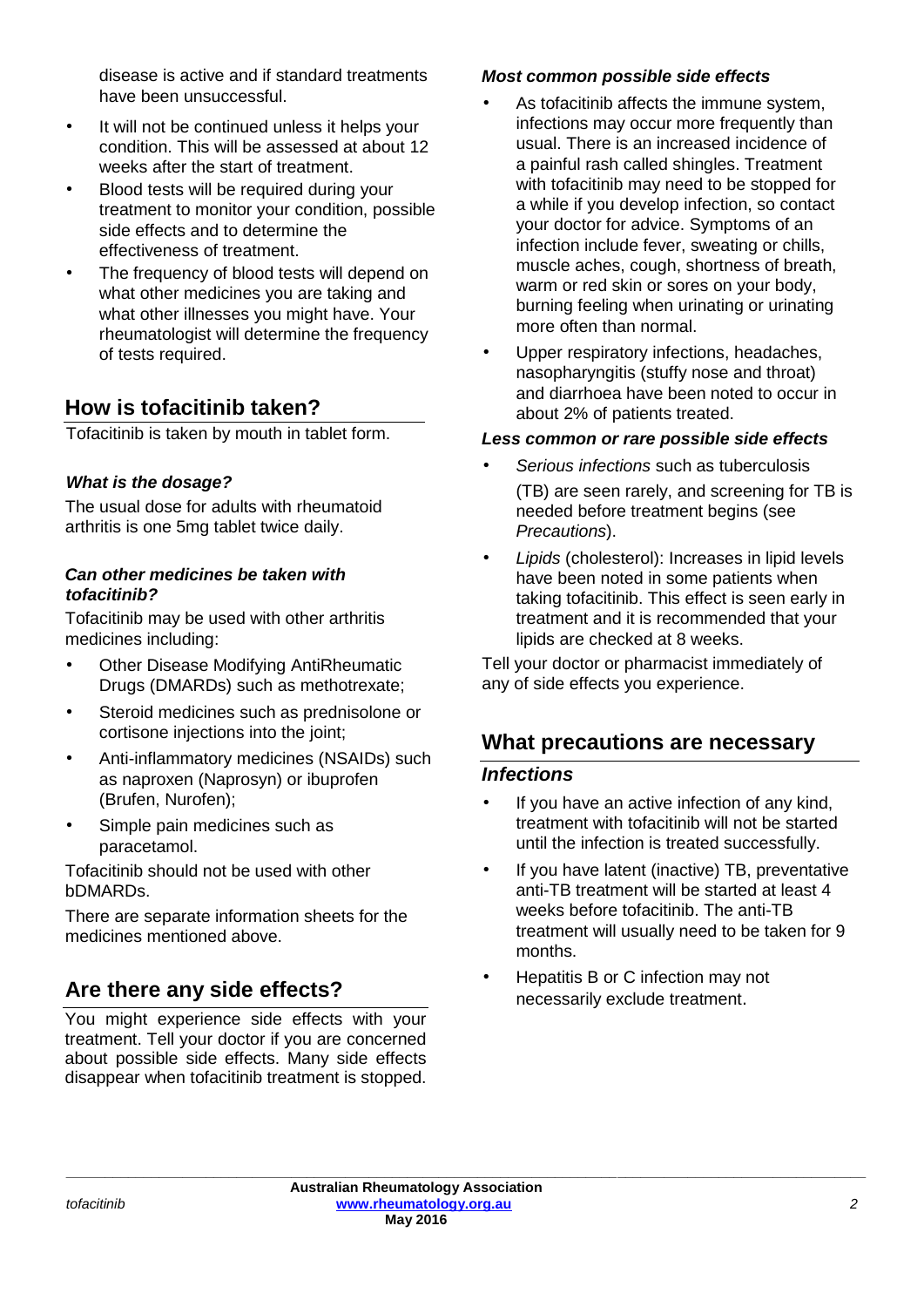#### *Precautions with other diseases*

- Tofacitinib should be used with caution in patients with slow heart rates (slow pulse) and who use medications that can cause heart block. Care should be taken in patients with a history of angina, heart attack or heart failure.
- The dose of your medication may need to be adjusted if you have kidney or liver disease.
- Sometimes tofacitinib may cause an ulcer in your stomach or gut, especially if this has been a problem in the past. Tell your doctor straight away if you have stomach ache or pain that won't go away or a change in bowel habits.

#### *Use with other medicines*

• Some medicines can affect tofacitinib or may affect how well it works. It is noted to interact with anti-fungal therapy such as ketoconazole, some antibiotics such as rifampicin and some heart medicines

Always tell your doctor (including your general practitioner rheumatologist and others) about all medicines you are taking or plan to take. This includes all over the counter, herbal or naturopathic treatments.

• You should also mention your treatment when you see other health professionals.

### *Vaccines*

- If you are on tofacitinib you should not be immunised with 'live' vaccines such as MMR (measles, mumps and rubella), OPV (oral polio virus), BCG (Bacillus Calmette-Guerin) or yellow fever. Talk with your rheumatologist before receiving any vaccines.
- Pneumovax and the combined yearly seasonal flu /swine flu vaccinations are safe and recommended to reduce your risk of those infections.

#### *Surgery*

If you require surgery for any reason, treatment with tofacitinib should be stopped one week before surgery. It will be restarted again after the operation at a time agreed by your surgeon and rheumatologist (usually when the wound is healed).

#### *Cancer risk*

- It is still unclear if there is an increased risk of cancer due to tofacitinib treatment. Rates of cancer occur at the same rate as in patients on other bDMARDs. Regular skin monitoring is recommended to detect melanoma and non-melanoma skin cancers.
- Talk to your doctor if you have any concerns about issues relating to cancer risk.

#### *Use with alcohol*

You may drink alcohol while taking tofacitinib. However, if you are also taking methotrexate you should be particularly cautious about your alcohol intake.

#### *Use in pregnancy and when breastfeeding*

- Tofacitinib should not be used during pregnancy. Pre-pregnancy planning should be discussed with your treating doctor.
- Do not breastfeed if you are taking tofacitinib as it is uncertain how much of the drug might be excreted in breastmilk.

# **How to store tofacitinib**

- Tofacitinib tablets should be kept in a cool dry place where the temperature stays below 30°C.
- Keep all medicines out of reach of children.

# **Disposal**

- If your doctor tells you to stop taking your medicine, or if the expiry date has passed, return any unused tofacitinib tablets to your pharmacy.
- Do not dispose of tofacitinib tablets via wastewater or household waste.